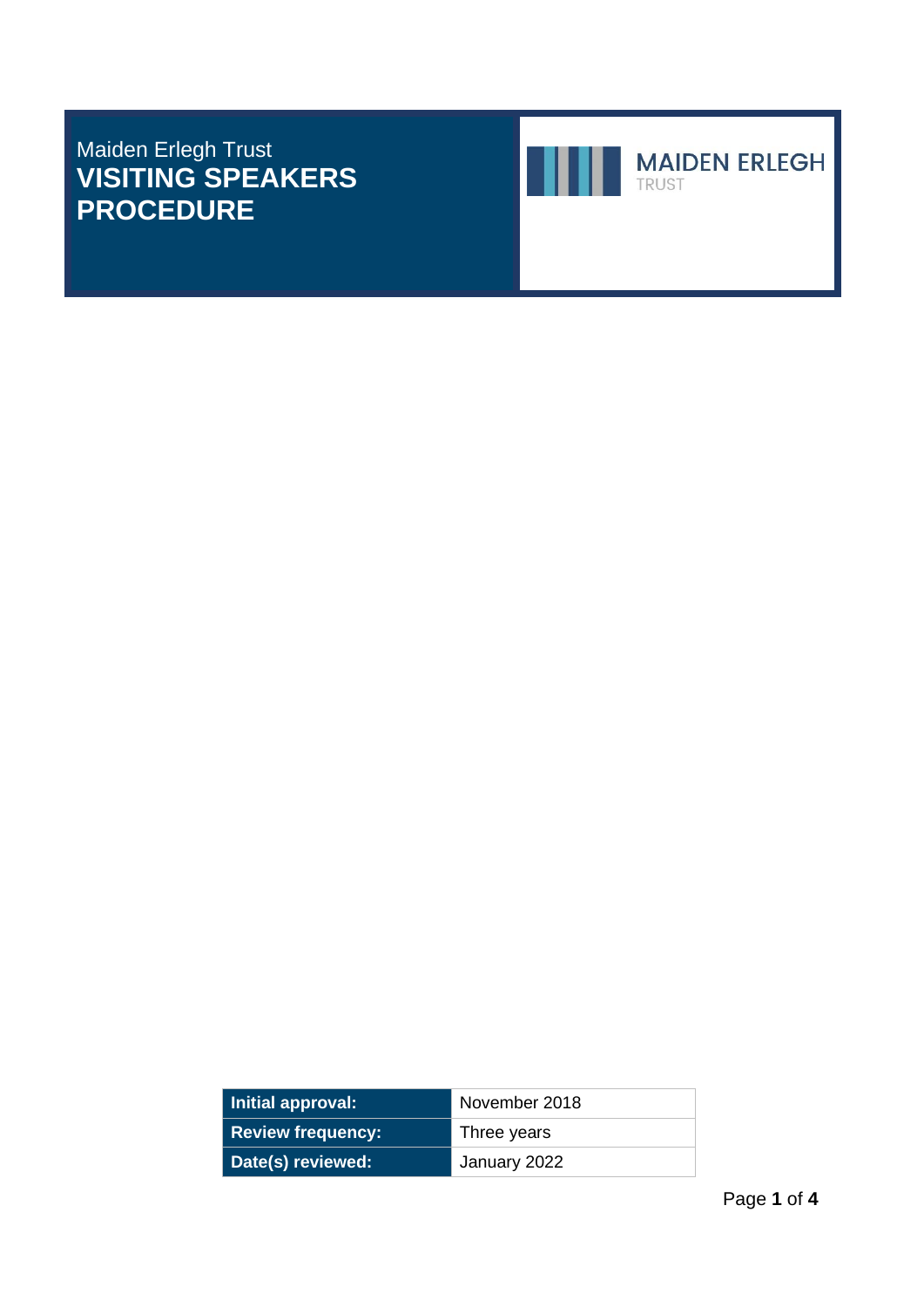## Contents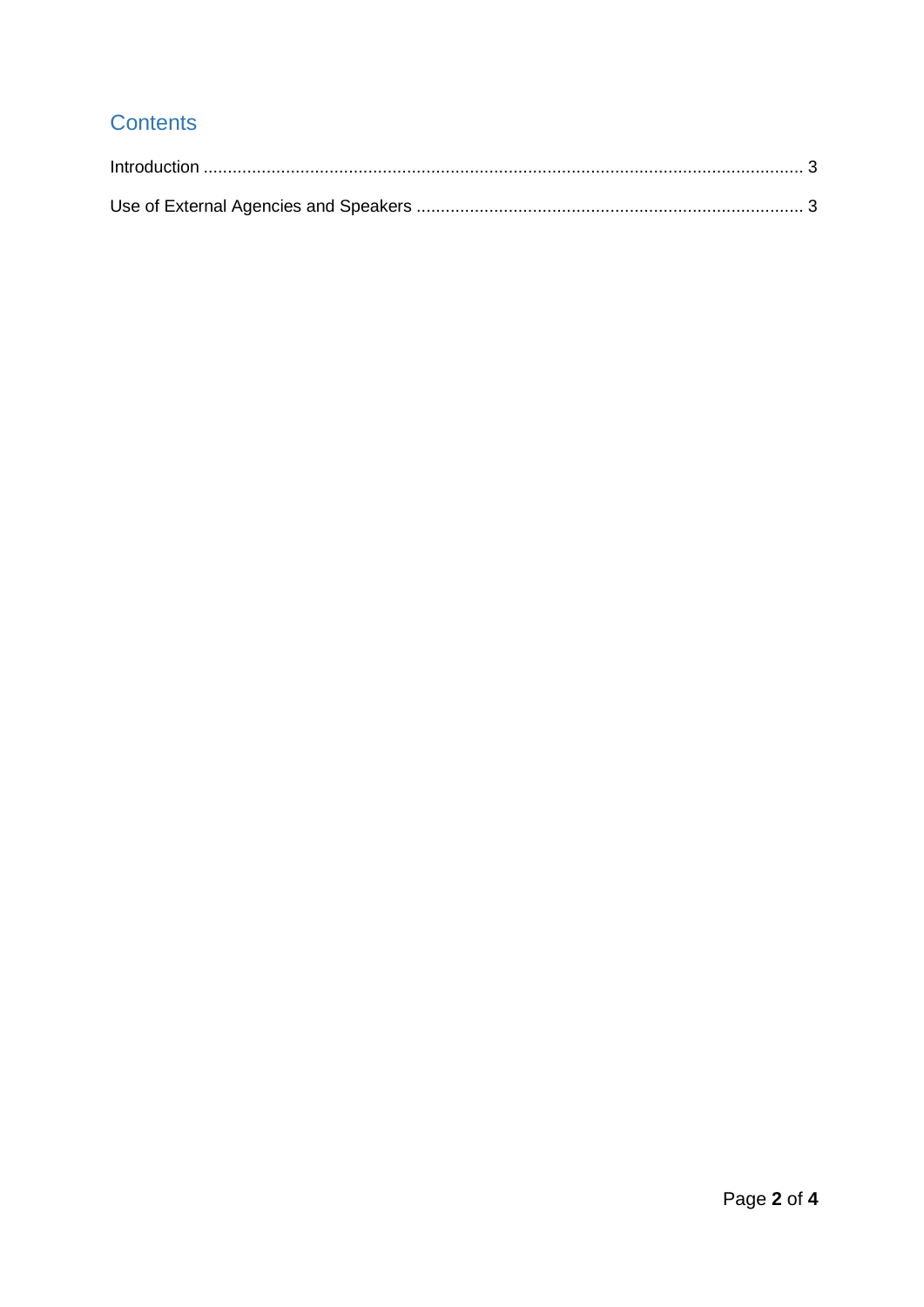## <span id="page-2-0"></span>**Introduction**

Visitors are welcome in Maiden Erlegh Trust schools. They make a contribution to the life and work of the schools in many different ways. The learning opportunities and experience they bring are encouraged and appreciated. It is the schools' responsibility, however, to ensure that the security and welfare of its students is not compromised at any time.

It is our aim to safeguard all children under the Trust's responsibility both during school time and in extra-curricular activities which are arranged by the school. The ultimate aim is to ensure that the students of Maiden Erlegh Trust schools can learn and enjoy extra-curricular experiences, in an environment where they are safe from harm.

It is our objective to establish a clear protocol and procedure for the admittance of external visitors to the school which is understood by all staff, governors, visitors and parents and conforms to child protection guidelines.

This procedure applies to all visitors invited to Maiden Erlegh Trust schools and should be viewed alongside our Safeguarding Policy.

## <span id="page-2-1"></span>Use of External Agencies and Speakers

Maiden Erlegh Trust is a politically neutral organisation.

At Maiden Erlegh Trust schools we encourage the use of external agencies or speakers to enrich the experiences of our students; however we will positively vet those external agencies, individuals or speakers who we engage to provide such learning opportunities or experiences for our students.

We ensure that we do not unwittingly use agencies that contradict each other with their messages or that are inconsistent with, or are in complete opposition to, the Trust's values and ethos. We must be aware that in some instances the work of external agencies may not directly be connected with the rest of the school curriculum so we need to ensure that this work is of benefit to our students.

It is the responsibility of the organising member of staff to ensure that any visiting speaker adheres to the following guidance:

- Any agencies and materials used are age-appropriate and politically impartial and/or put in the context of a balanced presentation of differing and opposing views.
- Any messages communicated to students support fundamental British Values and our school values (this can be through the main presentation or in follow-up questions).
- Any messages communicated to students are consistent with the ethos of the school and do not marginalise any communities, groups or individuals
- Any messages communicated to students do not seek to glorify or condone criminal activity or violent extremism or seek to radicalise students through extreme or narrow views of faith, religion or culture or other ideologies (or imply in any way that the school or Maiden Erlegh Trust glories or condones the above).
- Activities are properly embedded in the curriculum and clearly mapped to schemes of work to avoid contradictory messages or duplication.